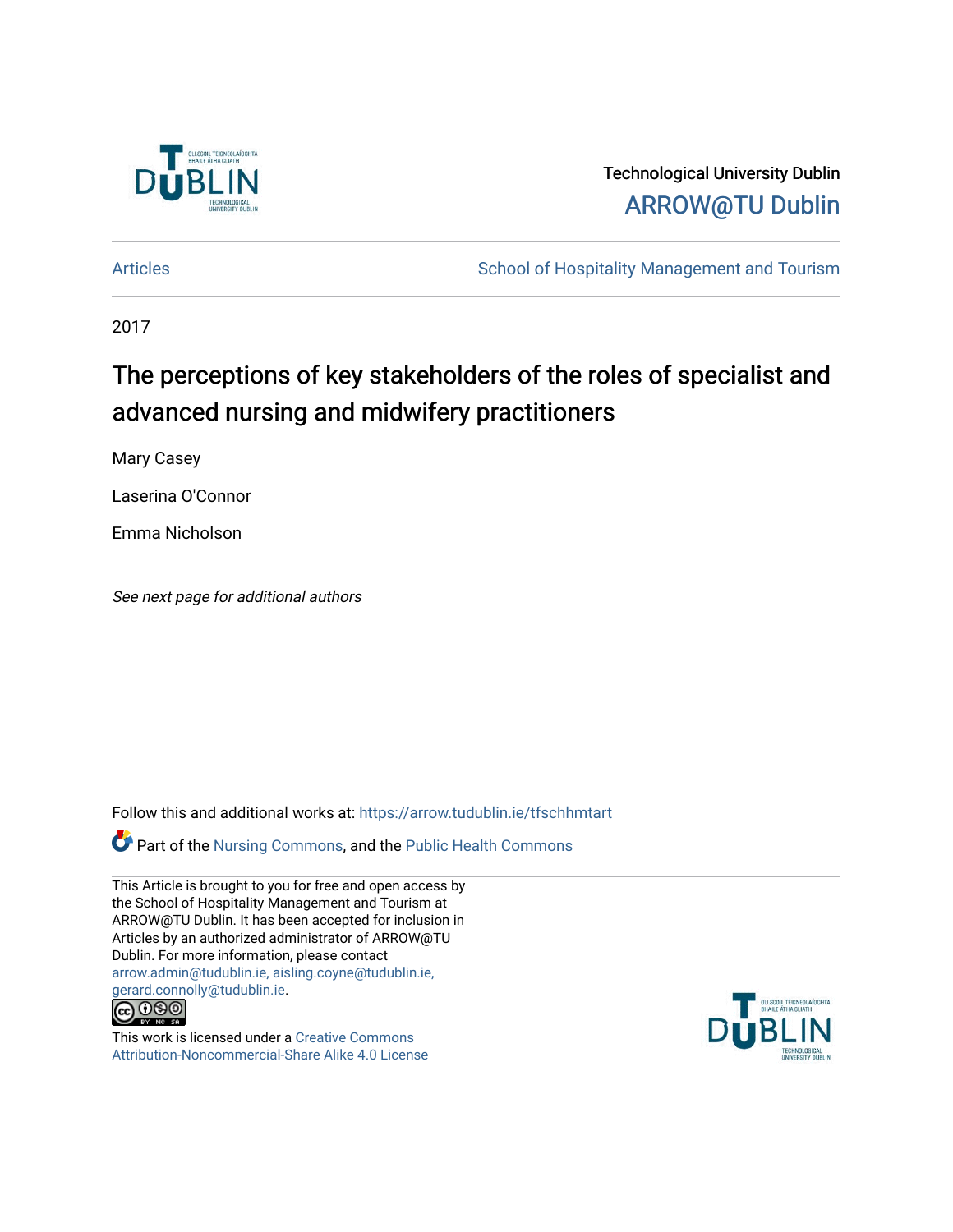# Authors

Mary Casey, Laserina O'Connor, Emma Nicholson, Rita Smith, Denise O'Brien, Denise O'Leary, Gerard Fealy, Martin McNamara, Diarmuid Stokes, and Claire Egan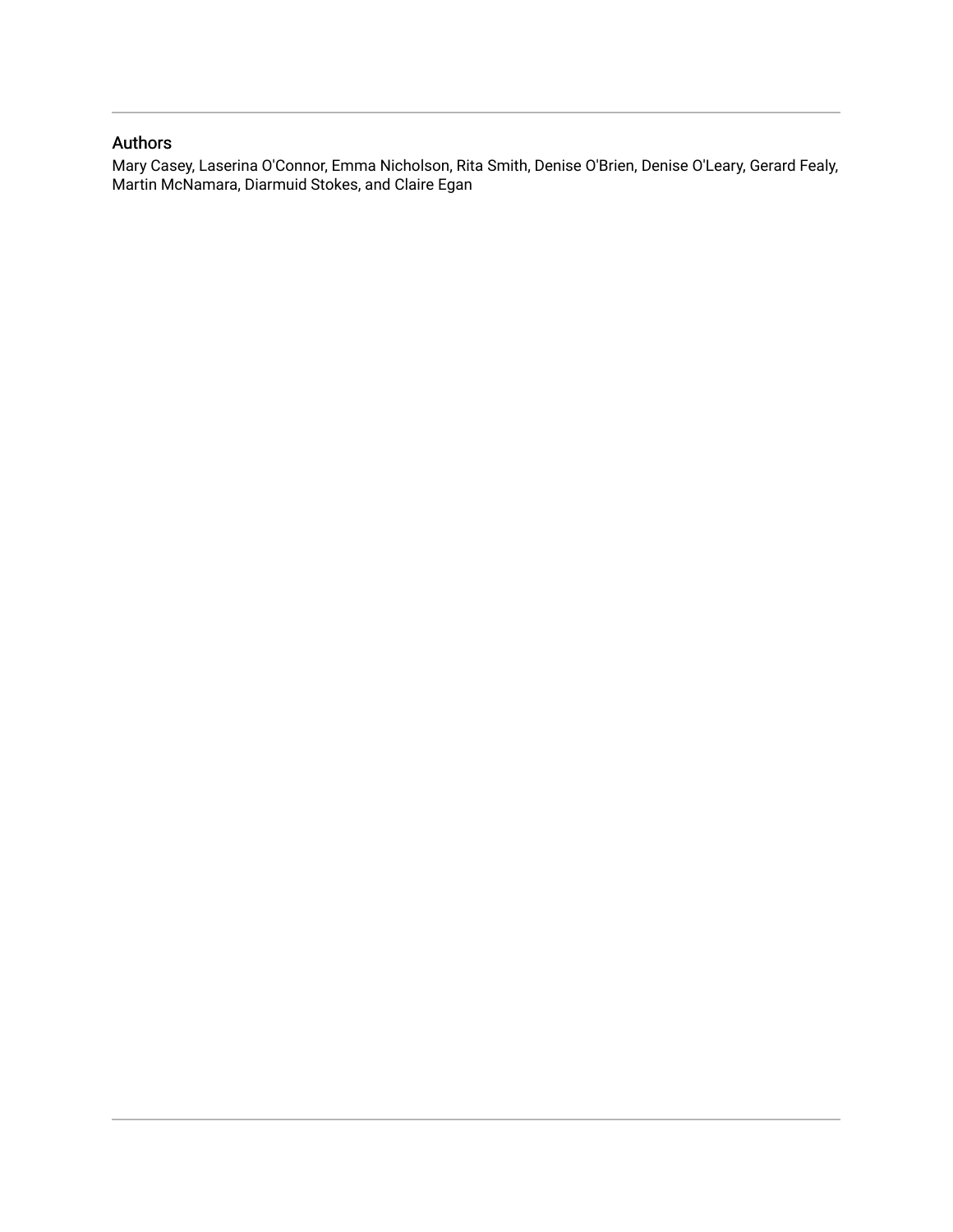DOI: 10.1111/jan.13359

# ORIGINAL RESEARCH: EMPIRICAL RESEARCH – QUALITATIVE

KEYWORDS

advanced nursing and midwifery practice, qualitative research

# 1 | INTRODUCTION

Major challenges for developed countries' health systems in the next decades are the increase in the older population with

corresponding increase in chronic conditions, accelerated achievements in technology and information, access and costs of care and the high level of reported inefficiencies of healthcare systems (Flynn, Scott, Rotter, & Hartfield, 2017). The pressing nature of

# The perceptions of key stakeholders of the roles of specialist and advanced nursing and midwifery practitioners

Mary Casey<sup>[1](http://orcid.org/0000-0003-3305-0074)</sup> | Laserina O'Connor<sup>2</sup> | Emma Nicholson<sup>2</sup> | Rita Smith<sup>2</sup> | Denise O'Brien<sup>2</sup> | Denise O'Leary<sup>3</sup> | Gerard M Fealy<sup>2</sup> | Martin S Mcnamara<sup>2</sup> | Diarmuid Stokes<sup>4</sup> | Claire Egan<sup>2</sup>

<sup>1</sup>UCD School of Nursing, Midwifery and Health Systems, University College Dublin, Belfield, Dublin, Ireland

<sup>2</sup>School of Nursing, Midwifery & Health Systems, University College Dublin, Belfield, Dublin, Ireland

3 School of Hospitality Management and Tourism, Dublin Institute of Technology, Dublin, Ireland

4 University College Dublin, Belfield, Dublin, Ireland

#### **Correspondence**

Mary Casey, UCD School of Nursing, Midwifery and Health Systems, University College Dublin, Belfield, Dublin, Ireland. Email: mary.casey@ucd.ie

Funding information

This research was funded by the Department of Health, Ireland

## **Abstract**

Aim: To explore the perceptions of key stakeholders of the roles of specialist and advanced nursing and midwifery practitioners.

WILEY JAN

Background: There is evidence that the contribution of these roles to patient care is poorly understood.

Design: This research took place over 2 months in 2015 and is part of a larger study involving a rapid review to inform policy development on the specialist and advanced nursing and midwifery practice in Ireland. As an added value, a qualitative element involving thematic analysis was undertaken with key stakeholders.

Methods: A phenomenological qualitative study was conducted incorporating semistructured interviews with key stakeholders ( $n = 15$ ). Purposive sampling with maximum diversity was used to recruit a wide range of perspectives.

Findings: Participant's perspectives led to seven themes: Impact of these roles; role preparation, experience and organizational support; specialist and advanced practice roles in an interdisciplinary context; different folks but not such different roles; impact of specialist and advanced practice roles on patient outcomes; barriers and facilitators to enacting specialist and advanced practice roles; future development of these roles.

Conclusion: There is acknowledgement of the positive impact of specialist and advanced practitioners; however, the evidence is currently not conclusive. Preparation for these roles needs to reflect changes in the calibre of today's professional applicants, and organizational support is paramount to their successful execution. The contribution of their activity to patient outcome needs to be made visible to enhance these roles and to justify the development of new roles across a variety of healthcare areas.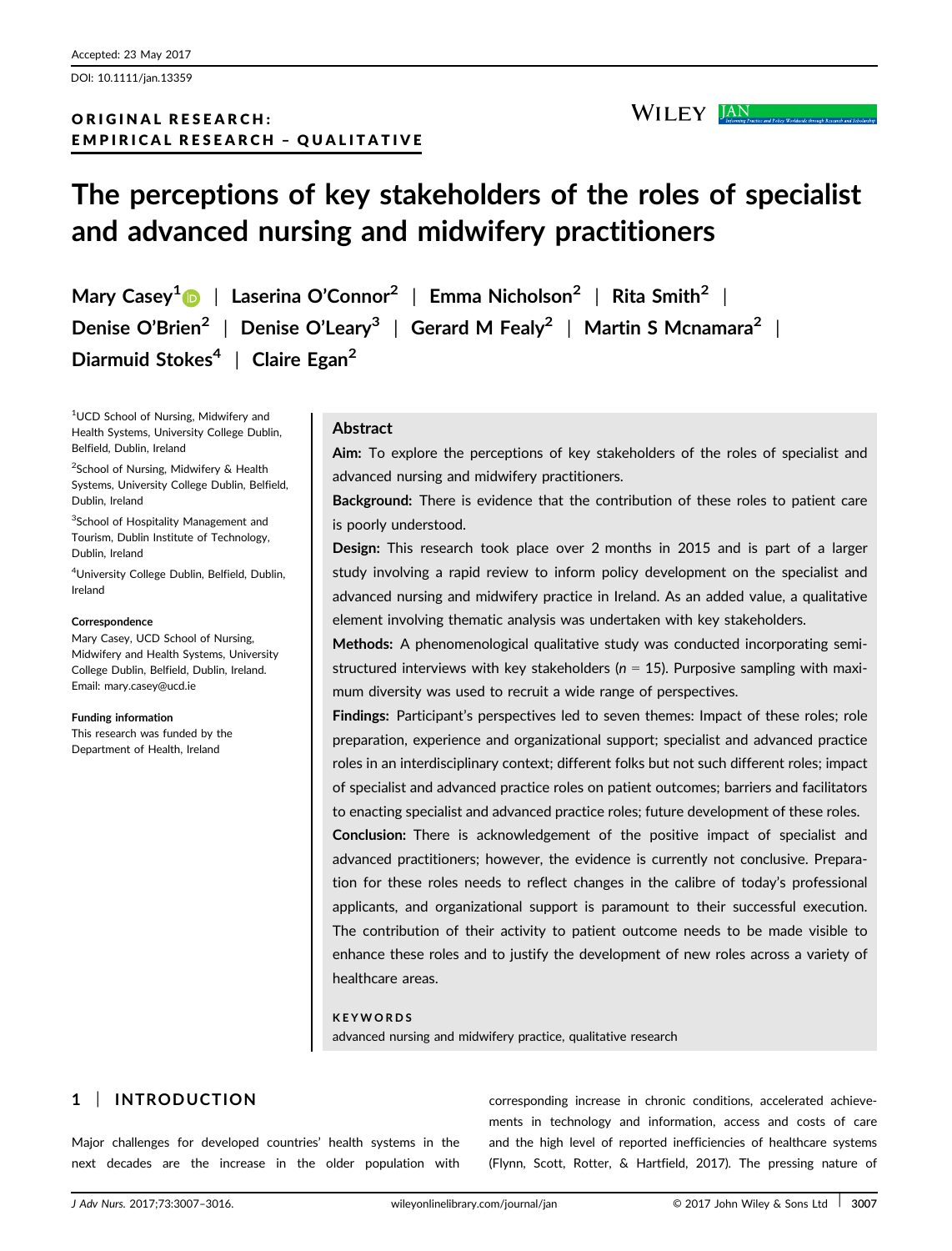3008 WILEY JAN CASEY ET AL.

these challenges suggests that changes in the delivery of health care are desirable and inevitable. Interest continues to grow in specialist and advanced practice nursing and midwifery roles as a means of adapting to such changes. However, a key challenge relates to the development of these roles particularly in areas such as the education requirements and the degree of autonomy.

This study addresses the perceptions of key stakeholders of the contribution of specialist and advanced practice nursing and midwifery roles to health care. This is part of a commissioned evidence review using a rapid review (O' Leary et al., 2017) to help shape future national policy development in this area in Ireland. Given the relative paucity of literature on the impact of these roles (Gerrish et al., 2012), the findings could resonate beyond local and national contexts and could be instructive for academic colleagues and professionals based on countries which currently implement or are considering the implementation of these roles.

## 1.1 | Background

Nurse and midwifery specialist (CNS and CMS) and advanced practitioners (ANP and AMP) occupy the most senior clinical roles in the Irish healthcare system. The role has also been adopted by the UK (Gerrish et al., 2012), Italy (Portoghese, Galletta, Battistelli, & Allegrini, 2012), Australia (Wilkes, Luck, & O' Baugh, 2015), and Hong Kong (Chan, Sit, & Lau, 2014). However, the role has not been recognized or implemented internationally with any degree of consistency and the advanced nurse/midwife role is not officially recognized in many European countries including Finland, France, Germany, the Netherlands, Switzerland and Spain (Carney, 2014). Indeed, myriad of terms exist to describe advanced practice roles, and based on a global sample of 30 jurisdictions, Heale and Buckley (2015) identified a general lack of understanding of the advanced practice nursing role and disparities in the advanced practice nursing roles between healthcare settings. Such terms include Nurse Consultant and Nurse Practitioner, Advanced Practice Nurses in the UK and US includes Clinical Nurse Specialists and Advanced Nurse Practitioners (Jokiniemi, Pietila, Kylma, & Haatainen, 2012; Karnick, 2011), and Australia includes Clinical Nurse Consultants, Clinical Midwifery Consultants (Chiarella, Hardford, & Lau, 2007; O'Baugh, Wilkes, Vaughan, & O'Donohue, 2007) and Nurse Practitioners (Gardner, Gardner, & Proctor, 2004). Confusion also exists with regard to the boundaries of practice, levels of practice, clinical autonomy and preparation for specialist and advanced practice roles (Daly & Carnwell, 2003; McDonnell, O'Brannagáin, & McGuigan, 2008). Differences have also been noted in the scope of practice of advanced practitioners, and these differences appear to stem from the varying definitions used across countries, causing confusion among the public and other professions (Cronenwett et al., 2011; Pulcini, Jelic, Gul, & Loke, 2010). However, it is clear that nurses and midwives are willing to expand their scope of practice to improved patient care,

### Why is this research or review needed?

- There is a general lack of understanding of the advanced practice nursing role and disparities in the advanced practice nursing roles between healthcare settings.
- Preparation, contribution and future development of these roles should be reviewed to ensure that practitioners that are fit for purpose, fit for practice and fit for award.
- The present research aims to explore the perceptions around specialist and advanced nursing and midwifery practitioners from the perspectives of key stakeholders.

#### What are the key findings?

- Stakeholder's perceptions of the roles of specialist and advanced nursing and midwifery practitioners reveal a mixed bag of messages; however, there is no doubt about the potential of positive impact of these roles.
- Endorsement of the advanced practice nursing role was considered critical in the context of role preparation, organizational support and interdisciplinary interactions.

## How should the findings be used to influence policy/practice/research/education?

- The contribution of these roles to patient outcome needs to be made visible to enhance these roles and to justify the development of new roles across a variety of healthcare areas.
- Future development of specialist and advanced practice roles is contingent on the extent to which there is empirical evidence to demonstrate role effectiveness in patient and service outcomes.
- An integrated model that can facilitate and guide specialist and advanced practitioners to achieve their capacity will increase the positive outcomes already associated with these roles for patients and for healthcare providers.

quality of standards and increase job satisfaction (Casey et al., 2015).

In Ireland, the core elements of specialist nursing and midwifery practice are clinical focus, advocacy, education and training, audit and research and consultancy (National Council for the Professional Development of Nursing and Midwifery, 2004). The core concepts of the role of advanced practitioner are autonomy, expert practice, professional and clinical leadership, and research (NCNM, 2005). In relation to the latter role, the research element is the least developed (Royal College of Surgeons Ireland, 2010), and recently, Elliott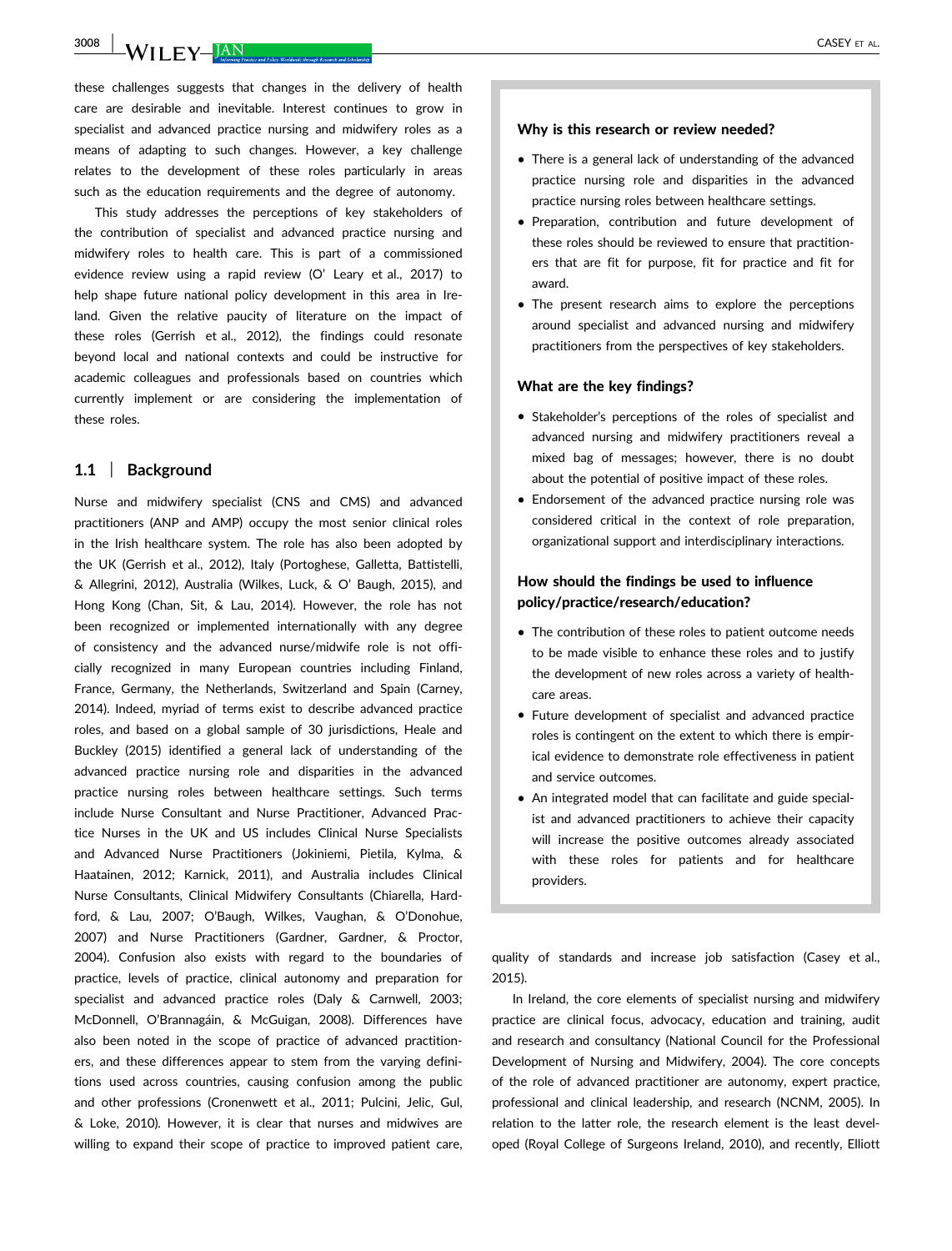et al. (2013) found that the clinical leadership component of the advanced practice role was also underdeveloped. Increasingly, the nursing and midwifery professions in many countries expect preparation of advanced practitioners to be at the master's level, with some recommending education to doctorate level (Draye, Acker, & Zimmer, 2006; McArthur, 2013). The wide variety in the educational requirements highlights a need for role clarification and suggests that the preparation, contribution and future development of these roles should be reviewed to ensure that practitioners are fit for purpose, fit for practice and fit for award.

## 2 | THE STUDY

#### 2.1 | Aim

To explore key stakeholders' perceptions of the contribution of specialist and advanced practice nursing and midwifery roles to health care. The research question for this study was "What are the perceptions of key stakeholders of the contribution of specialist and advanced practice nursing and midwifery roles to health care?"

## 2.2 | Design

A phenomenological qualitative approach with key stakeholders  $(n = 15)$  was undertaken over 2 months in 2015. Purposive sampling with maximum diversity was used to recruit a wide range of perspectives, and participant recruitment strategies reflected a need for pragmatism given that the commission period for the study was 8 weeks. Data collection involved semi-structured interviews to allow for exploration of the phenomena in question (Parahoo, 2014). Stakeholders were invited to participate by e-mails or phone call and received an information sheet and consent form about the study.

All but one of the interviews were conducted by one member of the research team. Interviews lasted between 30 and 90 min and were audio recorded, with participant consent. A topic guide informed by a preliminary literature review was used for each interview. Questions were open-ended and supported by a series of probes which were used to generate discussion if needed. Every effort was made to undertake the interviews in locations where participants felt comfortable to share their opinions and experiences (Owen, 2001; Stewart, Shamdasani, & Rook, 2007). The topic guide was subjected to pilot testing initially at the level of the research team, and no modifications were made. The topic guide was used flexibly to "encourage a range of responses (to) provide a greater understanding of the attitudes, behaviour, opinions or perceptions on the... issues" (Hennink, 2007, p.6).

## 2.3 | Ethical considerations

Research Ethics Committee approval was obtained from the Human Research Ethics Committee at University College Dublin. All participants signed a written informed consent form before being interviewed and had the option of withdrawing from the study at any stage. Participants were aware that their participation in this research would have no impact on their roles. Consent was also obtained to audio record the interviews. All data were anonymized and findings reported in a form that ensures anonymity and confidentiality of the participants. Data were retained for 5 years and were kept in an encrypted file on a computer in a locked office, in line with UCD guidelines on data storage.

## 2.4 | Data analysis

Interviews were transcribed verbatim and the data uploaded into QSR International's NVivo 11 qualitative data research software to organize data coding and cross referencing. Analysis was guided by the constant comparative technique (Corbin & Strauss, 2008) which ensured that all data were systematically compared with all other data to enable the recognition of emerging and embedded themes. Thematic analysis (Braun & Clarke, 2006) was used to make sense of participant accounts. In this way, data from subsequent coding process influenced recoding of the first participants data and the consequent coding of the remaining participants' data (Saldana, 2009). Two members of the research team independently read the transcripts and assigned initial codes inductively through engagement with participant narratives. To ensure consistency, the two researchers analysed the same transcript and agreed a coding framework. The agreed coding framework was used to code the remaining interviews. The initial open codes broke the data down into smaller units of analysis. During axial coding, these codes were collapsed into categories. These categories were compared using selective coding. This process resulted in the clustering and collapsing of codes and the final identification of seven themes.

## 2.5 | Rigour and trustworthiness

Trustworthiness refers to dependability and credibility. Dependability of the interviews was enhanced by the use of a topic guide that was developed based on relevant literature. Dependability was further enhanced by confining the analysis to two members of the research team and seeking consensus and the use of a coding frame that was developed through the data reduction and synthesis process and verified by these members. Credibility was achieved by reading each transcript closely, coding the data into organizing themes where all the data could eventually be accounted for based on similarity of content and substance and thereby providing internal consistency details of "intonation and prosody" were also included (Silverman, 2006, p. 289). In addition, a member check opportunity for participants to read their transcript and the final themes was also provided.

## 3 | FINDINGS

Most of the participants were over the age of 40 yr and female and all well-educated and in their current roles for more than 1 yr (Table 1).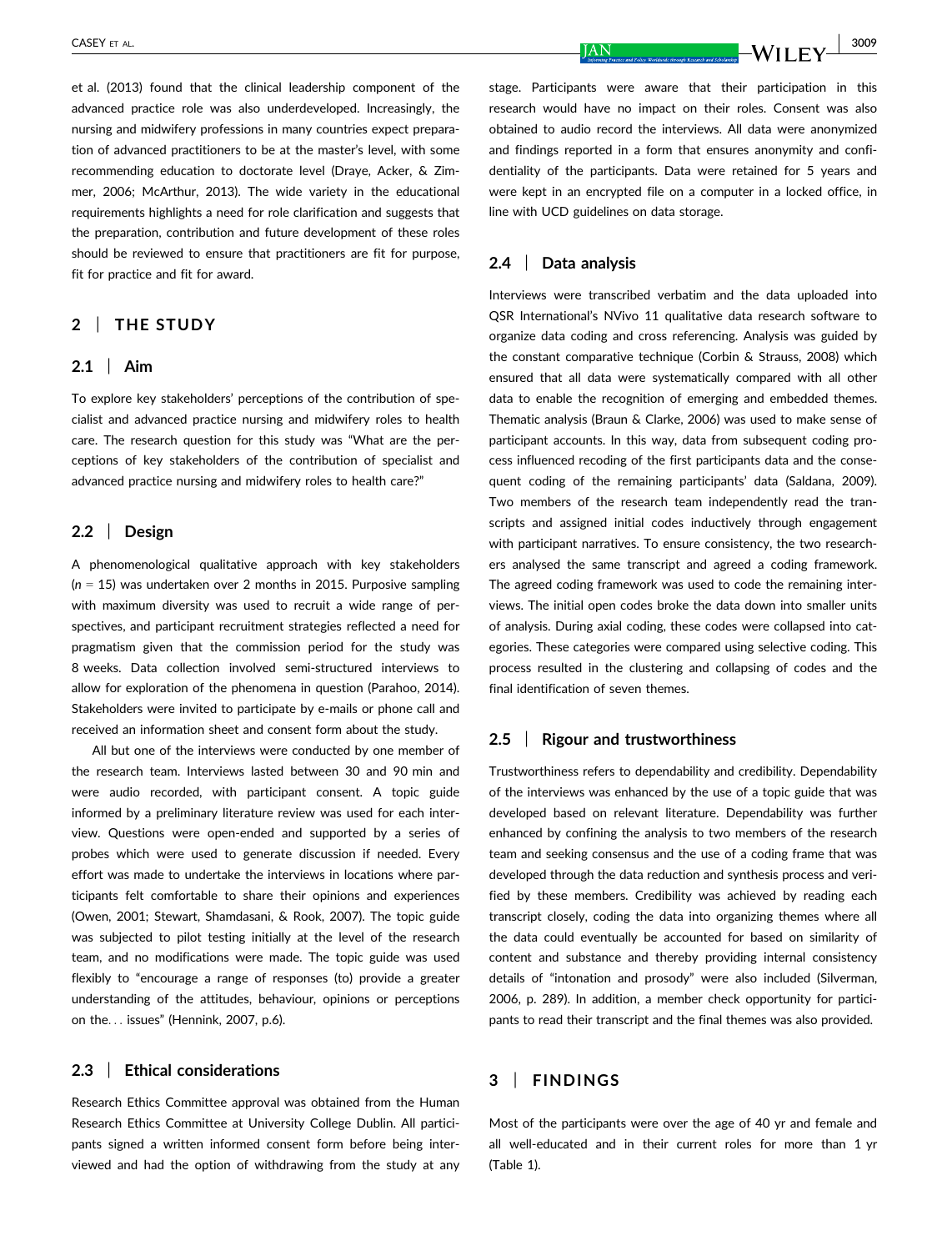$3010$  | M/H EM  $\overline{IAN}$  | CASEY ET AL.

As planned, participants were engaged in a range of different roles as highlighted in Table 2 Approximately half of the participants were either specialist nurses or midwives or advanced practitioners. To maintain anonymity of the participants, each participant is identified by a unique code as outlined in Table 2.

Analysis of participant accounts generated seven themes: impact of these roles; role preparation, experience and organizational support; specialist and advanced practice roles in an interdisciplinary context; different folks but not such different roles; impact of specialist and advanced practice roles on patient outcomes; barriers and facilitators to enacting specialist and advanced practice roles; future development of these roles.

# 3.1 | Theme 1: Impact of specialist and advanced practice roles

There was agreement among participants of the value added by these roles as highlighted in the following: "...I would now feel that there is no need to have a doctor in every situation" (MPNRB1). Potential cost saving were highlighted by suggesting a role in the community for advanced nurse practitioners which would: "replace hospital appointments which would free up the hospital resources then, to deal with other issues" (MPNRB1). The education and leadership aspects of these roles were seen as valuable. Providing a supportive role to medical colleagues appears to rest with the practitioners' ability to take on standard cases, leaving more complex cases to medical professions. However, there was a perception that hospital management are not fully aware of the activity of the advanced practitioner:

#### TABLE 1 Description of Participants

| Demographic data                  | Number of participants |
|-----------------------------------|------------------------|
| Age range                         |                        |
| $30 - 34$                         | $\mathbf{1}$           |
| $35 - 40$                         | $\Omega$               |
| $41 - 45$                         | $\overline{4}$         |
| $46 - 50$                         | 5                      |
| $51 - 55$                         | 5                      |
| Gender                            |                        |
| Male                              | $\mathfrak{p}$         |
| Female                            | 13                     |
| Highest level of education        |                        |
| Postgraduate diploma              | 3                      |
| <b>Masters</b>                    | 10                     |
| Doctorate                         | $\overline{2}$         |
| Time in current role <sup>a</sup> |                        |
| Less than 1 yr                    | $\mathbf{1}$           |
| $2-5$ yr                          | 7                      |
| $6-10$ yr                         | 3                      |
| Over 10 yr                        | $\overline{2}$         |

<sup>a</sup>Data related to time in current role is missing for two participants.

#### TABLE 2 Description of Participants

| <b>Titles</b>                                                                                                | <b>Total</b><br>number | Identification in this<br>report |
|--------------------------------------------------------------------------------------------------------------|------------------------|----------------------------------|
| Registered advanced<br>nurse practitioner<br>Registered advanced<br>midwifery practitioner                   | 4                      | Identified as $AP 1-4$           |
| Clinical nurse specialist<br>Clinical midwife specialist<br>Clinical mental health<br>specialist (Community) | 3                      | Identified as $CS$ 1-3           |
| Policy, registration and<br>management and education                                                         | 5                      | Identified as<br>$PRMF1-5$       |
| Medicine, pharmacy<br>and nursing<br>representative body                                                     | 3                      | Identified as<br>MPNRB1-3        |
| Total                                                                                                        | 15                     |                                  |

Management ... recognise that we are achieving a lot. They are very positive towards us really and...but I would say they don't really know what we do ... (AP3)

Additionally, it was noted that: "...putting clinical nurse specialists in place is much more less expensive ...because if you are talking about bed days and A&E visits, to have someone employed to absolutely give specific clear advice that is going to improve the quality of life for that patient..." (CS3).

# 3.2 | Theme 2: Role preparation, experience and organizational support

The need for greater connection between the education and the clinical sectors "to ensure that the service... meets futuristic requirements ..." (PRME1) was highlighted. However, linking site approval with role approval was not seen as a good option by some participants as seen from the following excerpts:

> ... So either I'm an ANP or I'm not an ANP... It should not be linked to the place that I'm working. (PRME4)

#### Another said:

.... So you didn't actually need to regulate an advanced role because like that.., if the [ANP] made an awful faux pas on something ... are you just going to take away the advanced practice piece of regulation or you going to take away all of her nursing ... (PRME1)

The inadequacy of role preparation particularly in relation to research was highlighted by some participants as follows: "...I think ...They learn a lot more about the quality ... of a piece of research when they have to do a piece ... even a small piece of research" (AP1). In terms of prior clinical experience requirement for these roles, there was general agreement that this could be shortened for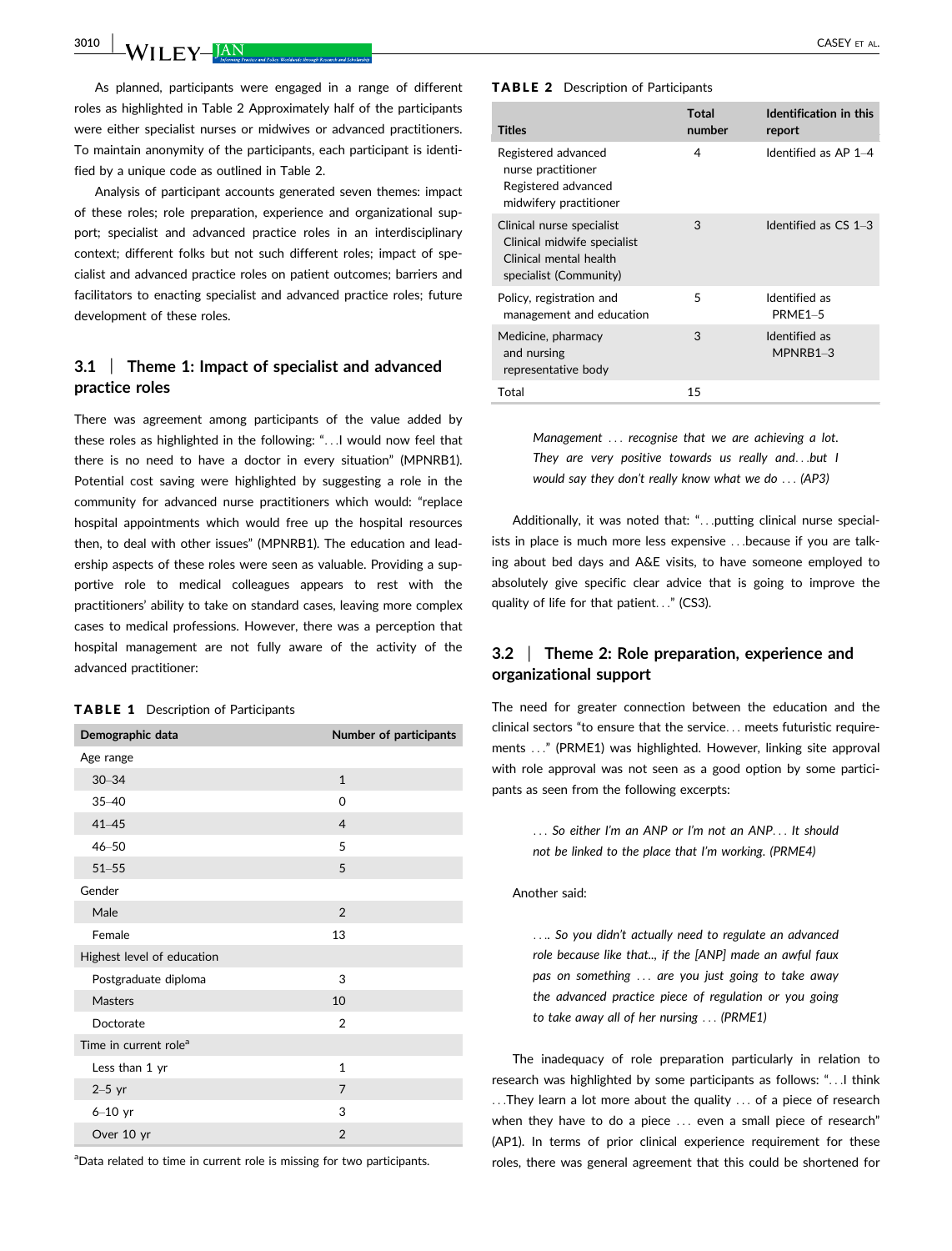the both roles and particularly for the advanced practice role in recognition of the educational standards of current applicants. Support in the nature of senior management was seen as important to facilitate ongoing development of advanced practitioners as seen in the following excerpt:

...our director of nursing... insisted ...that as part of our contract we have to be supported to attend an international conference every year ... (AP1)

## 3.3 | Theme 3: Interdisciplinary interactions

Participants suggested that interdisciplinary caseload management demands a high level of autonomy and decision-making and a supportive role between nursing and medical colleagues. Organizing clinical meetings is an important aspect of interdisciplinary interactions as seen in the following excerpt:

> It's the clinical nurse specialists and the advanced nurse practitioner that ensures this multi-disciplinary team is in place.... They are the linchpin, yeah. That's the word. (PRME2)

A community mental health context indicated that there is ample room for further education on the role of the clinical nurse specialist: "I know that from the MDT (multi-disciplinary team) meeting. They view the role as the jack of all trades ..." (CS3). Another participant stated that if her role is not seen to relate directly to medical care, the medical colleagues may not be too interested: "... I do think that it's a valued role among the consultants... but because it's not technically linked to medicine they haven't ever expressed an interest in (CS2)."

There was acknowledgement that greater clarity could be created on the roles of specialist and advanced practitioner as highlighted: "... I don't think the public understand what the role is... and that actually causes a problem ..." (PRME1). This lack of role understanding is common across clinical areas as highlighted by one participant: "Primary care and the public health nurses and the general nurses haven't a clue what we are doing [laughs]" (CS3). Another participant highlighted this same lack of awareness of her role in relation to other disciplines: "Sometimes I think I'm invisible in their eyes. [Laughter]... Seriously..." (AP2).

## 3.4 | Theme 4: Different folks but not so different roles

Several participants highlighted that there is clearly some contention about difference between specialist and advanced practice as highlighted in the following:

> I think some nurses don't agree with the role. They don't see that there needs to be a difference between ... my

role in the unit and their role...They don't see that the advanced practice role is supposed to have a different element and a different level of care. (AP1)

Some participants feared that specialization can lead to underuse and deskilling and that nurses and midwifes can find themselves in situations where they feel that they are working outside their scope of practice as seen in the following excerpt:

> ...there was a big car crash recently ... she ran in to get her ANP and said can you come and give us a hand in resus [resuscitation room]; [She answered referring to the ANP] 'I'm not competent'... So there was complete de-skilling...(PRME1)

Role differentiation is clarified somewhat in terms of higher order of tasks as seen in the following excerpt:

The difference in our role is that we can make diagnosis ... The clinical nurse specialist ...don't make diagnosis. ... I would think at an advanced practice level you have more of a leadership role... (AP1)

The role boundary between specialist and advanced roles has also become blurred and the need for both a specialist and advanced roles is not always clear:

> ...I don't know whether or not do we need both roles, the clinical nurse specialist and the advanced role and in the context of ...our four year degree with all the education people are receiving, I am not sure whether ... we should keep with the two roles. ... (MPNRB3)

# 3.5 | Theme 5: Impact of specialist and advanced practice roles on patient outcomes

The impact of specialist and advanced roles was highlighted as difficult to measure as the clinical aspects of the roles took precedence. However, where evaluation did occur albeit informally, it highlighted the positive impact on patient outcomes as seen in the following excerpt:

> ...when there's an ANP on they are seen much quicker, much more efficiently by somebody actually who knows what they are doing. They are not seen by somebody junior [referring to junior doctors] who escalates it up ... (AP2)

Consistency in care was a feature of specialist and advanced practice services as patients and clients usually received care from the same nurse or midwife as seen in the following excerpt: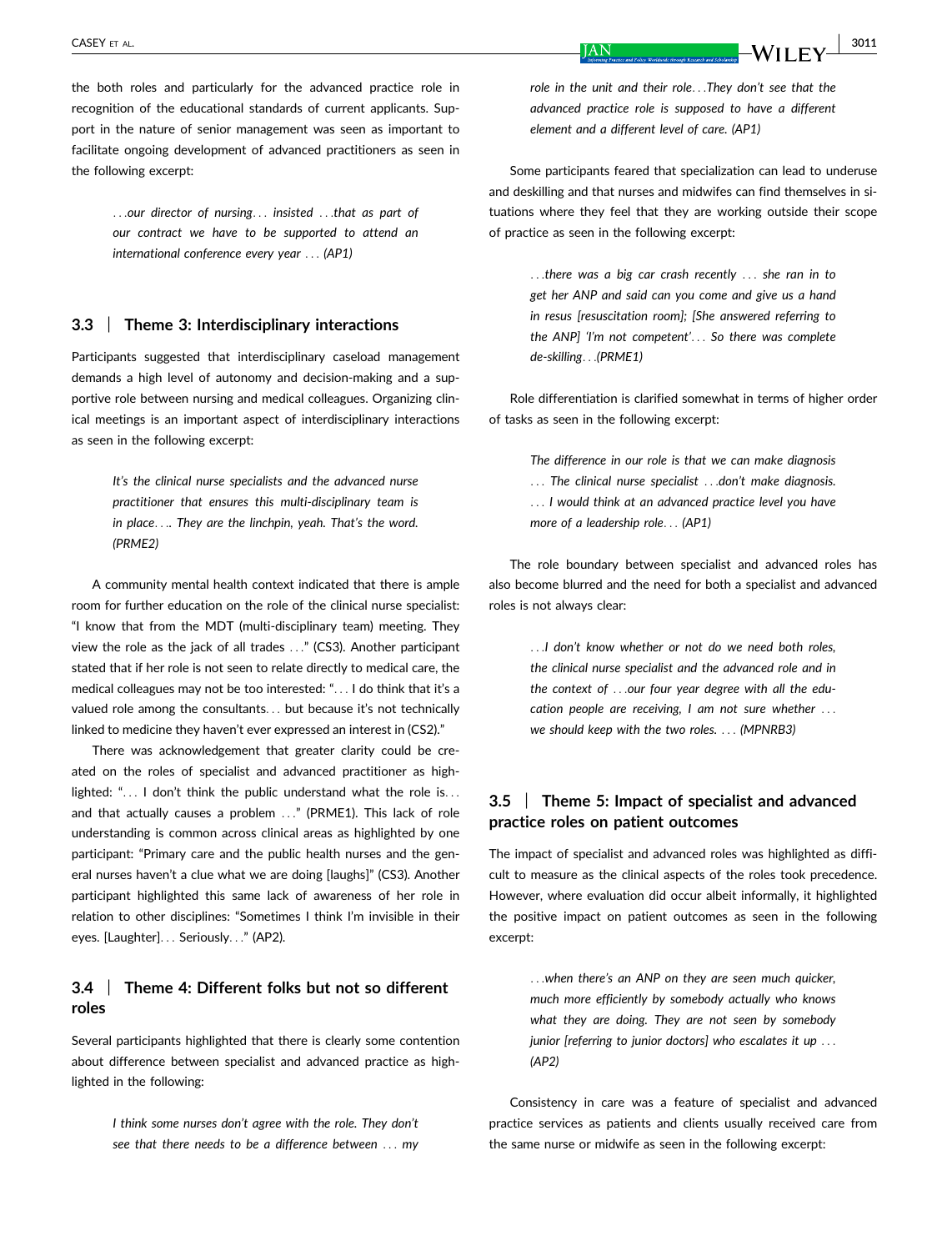**3012 WII FY-JAN** CASEY ET AL.

...one of the biggest advantages has been the consistency in care that's having an advanced practitioner ...Advanced nurse practitioners available in the unit at all times to support the NCHDs (non-consultant hospital doctor) ... (AP1)

Access to care via advanced practice service seemed positive and reduced costs by freeing up hospital resources, as in all cases, the advanced practice service is free of change "No ... there's no charge. Whereas if you go into A&E they have €100 euros" (AP2). However, this has to be taken in the light of case load management where specialist and advanced practitioners seem to have to add the "unplanned" cases to their existing caseload as highlighted in the following account:

> ...we would have to slot them in on top of an already hectic day. But we have to do that because ...if a patient is having a lot of problems... they will end up coming into casualty so we are trying to avoid that...we would never turn them away.... (CS1)

# 3.6 | Theme 6: Barriers and facilitators to developing specialist and advanced practice roles

Organizational support as embodied by a director of nursing was seen as an enabler of the role. Some barriers to the roles related to structures in the institution, either procedural, the bureaucracy, or physical as highlighted in the following quote:

> ...we don't necessarily have the geography or the space or a room or time, actual clinic time to give another [advanced practitioner], that is actually a problem... So it is not just about them not wanting it,.... It is an obstacle (AP4)

Some participants reported that multidisciplinary team members were supportive of their role. Others highlighted an alternative view as highlighted in the following excerpt:

> There was some barriers certainly from the medical side of things where the physicians felt like [advanced nurse practitioners] were encroaching on their territory (PRME5)

A poor relationship with other nurses and other professionals was seen to be problematic as it created unnecessary barriers for nurses and midwives working in specialist and advanced practitioner posts:

> ...we have a load of nurses who won't take referrals from nurses or clinical nurse specialists or advanced nurse practitioners. We have other members of the

healthcare team who will only take referral once it comes through various other members of the medical team... (PRME1)

Many of the ANP s were working as lone practitioners and having at least one colleague in a similar role was seen as enabling: "...so when I am on annual leave I have to really cleverly diary manage...here is a deficit" (AP4). Another participant stated "It's a huge advantage to have somebody else that you can run ideas off and come up with ideas and discuss things" (AP3). Most participants highlighted the need for more of these roles, but suggested that there are regulatory and credentialing-related barriers in place which are making it difficult to increase the numbers.

## 3.7 | Theme 7: Future development of specialist and advanced practice roles

There was general agreement that specialist and advanced practitioner roles could be expanded to the community, primary care and private sectors. Participants highlighted that a clear and structured career pathway is needed and that individual career pathways must take client and patient needs into account as follows:

> So it's about developing people's career pathways and allowing them develop within them. And making them flexible ... Absolutely, an enabling framework that each kid who finishes the programme can see themselves popping on and popping off this particular pathway.(PRME1)

Participants also highlighted that nurses and midwives who have been in specialist and advanced positions for several years have the potential to support and supervise others in training for these roles. Participants views on the future preparation for the roles include topics such as: "...self-development, self-awareness, developing emotional intelligence, how to network, how to present yourself, how to speak. That is part of preparation for advanced practice" (AP4). Several participants talked about a more generic approach to advanced practice. This view is highlighted in the following statement:

> ...I think in education if you can give them the principles, if you can give them the generic principles, concepts and understanding...It is a bit like when I talk about prescribing... So it is about ensuring that they have skills and abilities that they are able to evolve into a particular role and not pigeonhole them ... (MPNRB3)

Some discussion on continued competency involved a re-credentialing process perhaps every five years—with practitioners maintaining a portfolio of evidence: "...there needs to be some sort of mechanism of how we can actually recognize or put a quality stamp on some of these education bites because..." So that people are developing these baskets of learning and baskets of skill sets that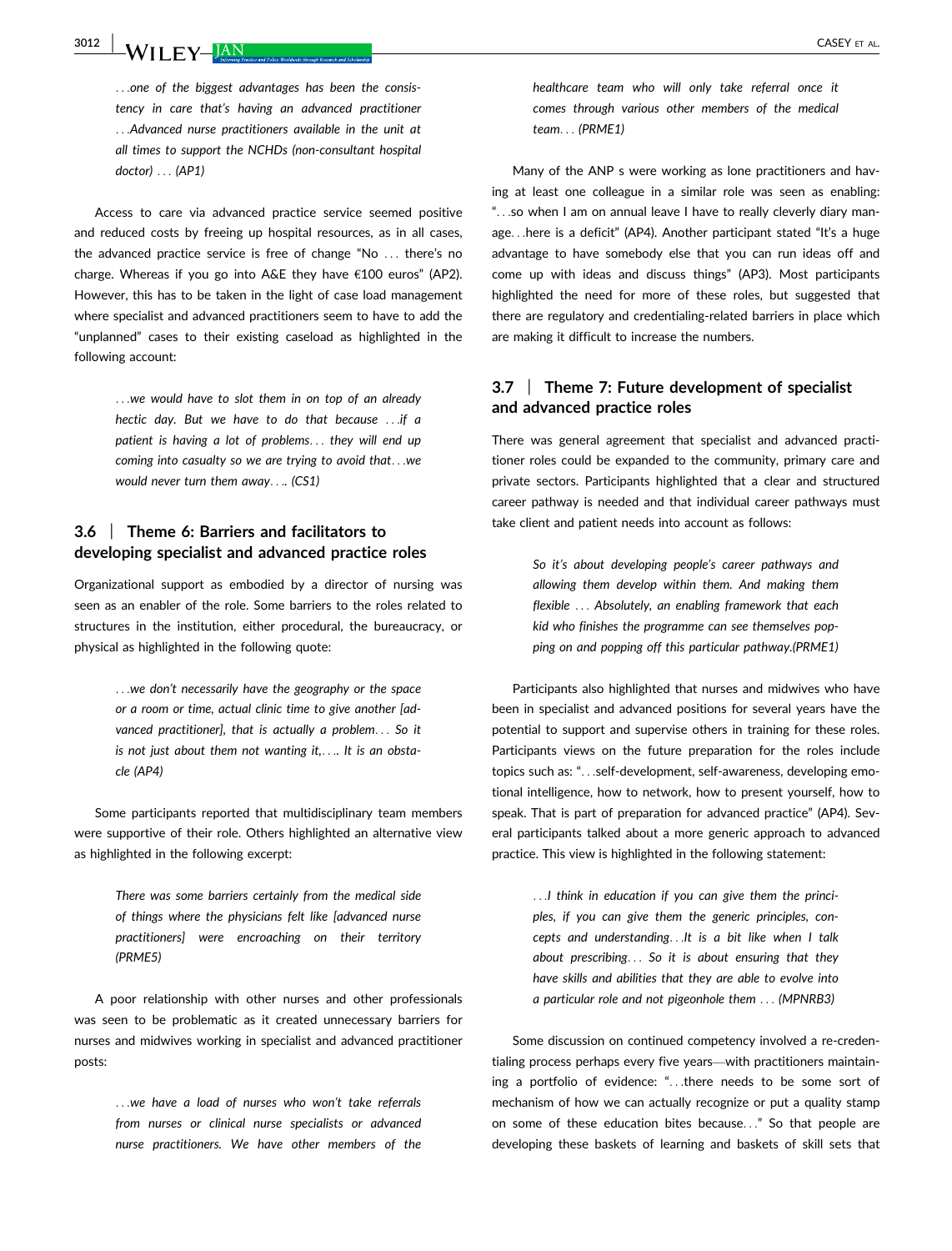are unique to them and that's great to be able to do that but to streamline and make that easy for people ...(PRME1)

# 4 | DISCUSSION

In relation to the impact of these roles, there is empirical evidence that expanding practice through clinical specialist and advanced practice roles has demonstrable clinical and practitioner benefits (Gerrish, McDonnell, & Kennedy, 2013). The SCAPE study (Begley et al., 2010) demonstrated conclusively that the care provided by CNS/ CMS/ANP/AMP improved patient/client outcomes and was safe, acceptable and cost-neutral. Six domains of practice were identified in the SCAPE study (Begley et al., 2010) as important for evaluation: (i) communication with the clinician, (ii) waiting times, (iii) service user confidence in the clinician and the process, (iv) service user level of satisfaction, (v) service user demographic profile, and finally, (vi) the service users' overall impression of the care they received. Indicators for each of these areas could be used for future measurement of the impact of these roles.

In the context of role preparation, organizational support and interdisciplinary interactions, the process of endorsement is essential. This generally involves establishing agreed practice standards by a regulatory authority, the provision of accredited education and training programmes, and the accreditation and/or registration of the individual practitioner and/or the place of practice. Critical to endorsement is the need to achieve definitional clarity (Cashin et al., 2015). Endorsement for the roles must be supported by service providers and employers, and this generally requires endorsement from the medical profession (Heale & Buckley, 2015). However, the medical profession continues to seek to control nursing practice through retention of physician-led healthcare teams and clinical jurisdiction (Nardi, 2014). This lack of professional jurisdiction over its own practice is compounded by a lack of strategic leadership in government and nursing organizations for the role (Heale & Buckley, 2015). A key enabler for these roles is support from others, and this is supported in the literature particularly from work colleagues and from service managers (Casey et al., 2015). Administrative support was also found to be a key to the success of these roles (Campbell & Profetto-McGrath, 2013; Poghosyan et al., 2013).

In relation to confusion between specialist and advanced practitioner role boundaries, Carney (2014) also found that the variance in titles and levels of education being used to designate the advanced nurse practitioner are contributing to the lack of official recognition of the role and is having an adverse impact on the professional role. The importance of credentialing through various mechanism that include registration legislation and professional regulation, licensure and certification, accrediting educational programmes, practice experience and titling (Nardi, 2014) facilitates a better understanding of the role. The presence of a framework to guide the development and accreditation of specialist and advanced practitioner roles also facilitates the fuller expression of the leadership dimension of the role (Higgins et al., 2015). Regulation was mentioned as important by some participants while others stated that the current requirement for site approval was no longer a viable option. In a similar vein, Heale and Buckley (2015) examined the status of regulation for advanced practice nursing in 30 countries, the authors identified the existence of credentialing criteria, such as licensure or mandatory educational programmes and reported that the factors that prevented the APNs from practising to full scope were legislative limitations and a lack of regulation of the role, lack of title protection and low nursing representation in policy development.

Interdisciplinary interactions were valued though ample room for improvement was evident particularly in relation to public awareness of the specificity of different roles. This lack of definitional clarity can give rise to confusion for other health professionals who may be uncertain as to the extent of the advanced practitioner's expertise, for patients who may not know when to consult an advanced practice nurse and for academic institutions designing and marketing degrees (Stasa, Cashin, Buckley, & Donoghue, 2014). This also relates to internal understanding of these roles among the individual and the professions in that there may be different individuals with different qualifications providing the same level of expert care. Ways of overcoming role ambiguity include practitioners themselves clearly articulating their roles, either verbally in context or through detailed job descriptions (Foster & Flanders, 2014). Gerrish et al. (2013) suggest that future research should aim to capture the actual impact of these roles on practice, and they conclude that nurse consultants must also identify areas of impact in their own practice.

In relation to the impact of these roles on patient outcomes, actual measurement of impact has been difficult to measure statistically (Kennedy et al., 2012). The nurse practitioners (NP) role is seen as a viable alternative to physicians when it comes to dealing with the growing cost of health care, since NPs are seen as having a distinct role in filling the gap left by finite resources and can provide cost effective, high-quality care (Archibald & Fraser, 2013). Gerrish et al. (2013) developed a framework to evaluate the impact of nurse consultants (NCs) on patient, professional and organizational outcomes and identify associated indicators of impact in the National Health Service (NHS) across the UK. The study found that the Schulz et al. (2002) framework has the potential to help nurse consultants to identify areas of impact in their own practice.

Enablers and barriers to these roles related to wide range of issues not lest role ambiguity but also to the lack of, time, collegial and organizational support and workload. Reference was also made to the lack of physical work space, and this is similar to findings of McKenna, Halcomb, Lane, Zwar, and Russell's (2015) on the lack of management support in practices to support nurse roles and time constraints that curtailed nurses in their ability to participate in advanced care activities, while having a distinct nursing workspace to practise in the general practice setting.

The final theme relates to the future development of these roles. In general, there was explicit support for these roles but without strong objective evidence. Franks and Howarth (2012) also identified a lack of evidence to support the value of the nurse consultant (NC) role in the UK which was seen as a threat to the role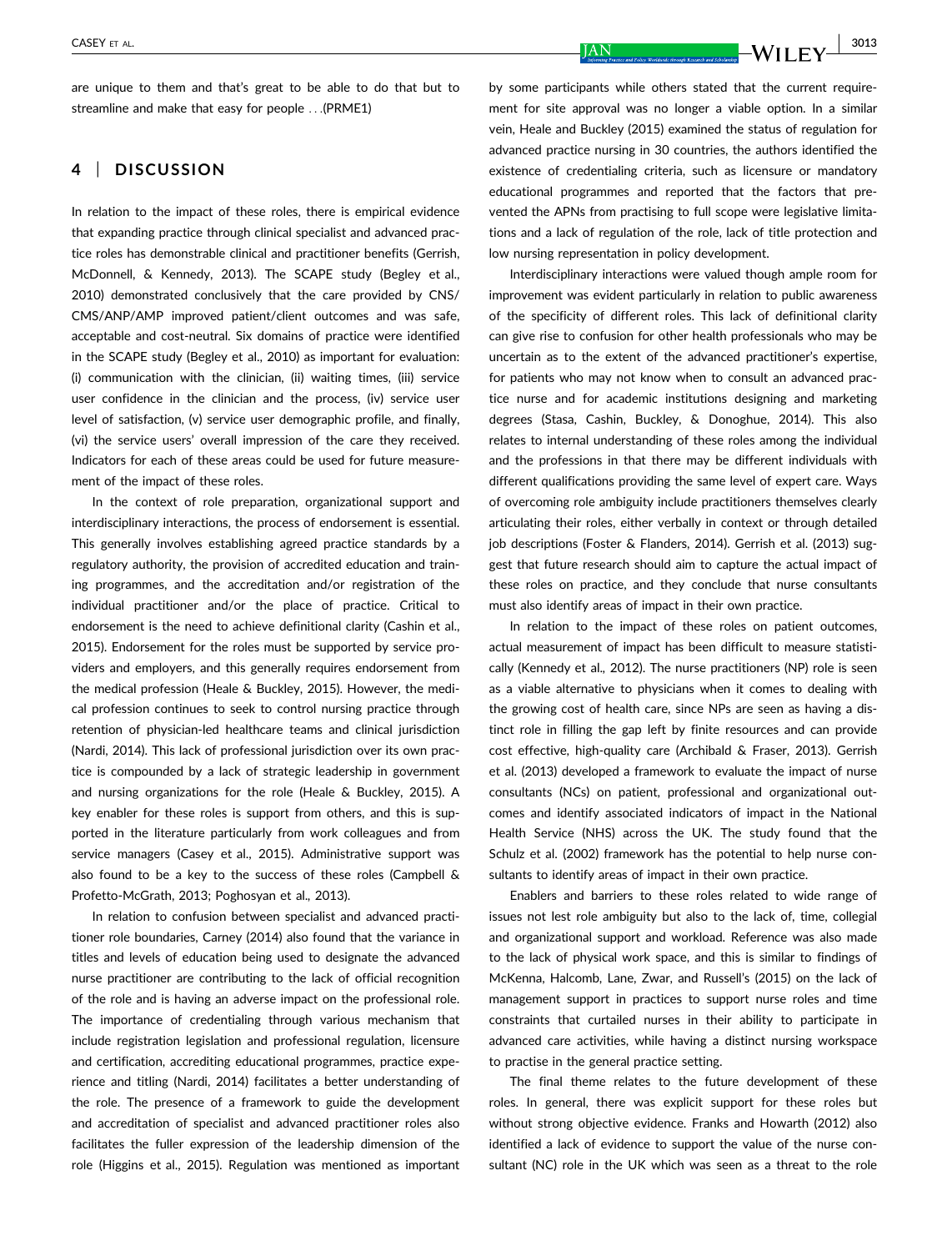$3014$  | M/H EM. TAN

development. Clinical leadership and research activities are key requirements for this role (Franks & Howarth, 2012; Elliott et al., 2013). Ideas for curriculum for future educational programmes content were put forward by participants, and these included selfdevelopment, self-awareness, networking and public speaking, which are all associated with clinical leadership development (Casey, McNamara, Fealy, & Geraghty, 2011). In addition, the need to capture professional learning in a portfolio relates to professional competence where a self-reflective, professional portfolio was seen as a way to demonstrate evidence of continuing competency and ensuring quality patient care (Casey et al., 2017). Future development of these roles needs a pathway to enable nurses and midwives to see direction, there was also an expressed need for a more generic approach to the educational pathway in terms of a principle-based approach, and finally, more research is needed to measure the impact of these roles. This relates with the need for future research to "identify the distinct focus of advanced practice and to explain the complexity of specialist interventions" (Begley et al., 2010: 6).

## 4.1 | Limitations

The sample size and that majority of participants were specialist and advanced nurse and midwifery practitioners regional focus impose limitations on the strength of claims we can make. In addition, there emerged a focus on nurses and midwives employed in larger hospitals where practice development is an expectation, and there is availability of appropriate supports, including the provision of continuing education albeit, subject to current resource constraints. There is less consideration of the needs of nurses working in remote areas, smaller community settings and non-teaching hospitals; hence, the experience of specialist and advanced practitioners may be somewhat different. Moreover, the exclusion of patients' perceptions further limits the findings of this research.

# 5 | CONCLUSION

Stakeholder's perceptions of the roles of specialist and advanced nursing and midwifery practitioners reveal a mixed bag of messages; however, there is no doubt about the potential of positive impact of these roles. However, factual evidence supporting the positive impact of these roles is urgently needed. Developing a cadre of specialist and advanced nurse and midwife practitioners offers the potential to improve access to care, improve quality and reduce expenditure on health services, where otherwise the services are provided by physicians and surgeons, who traditionally command a higher salary.

Future development of specialist and advanced practice roles is contingent, in part, on the extent to which there is empirical evidence to demonstrate role effectiveness in patient and service outcomes and much of this evidence comes from practitioner-generated outcomes data. An integrated model that can facilitate and guide specialist and advanced practitioners to achieve their capacity will increase the positive outcomes already associated with these roles for patients and for healthcare providers.

### CONFLICT OF INTEREST

There are no conflicts of interest to be declared by the authors.

## AUTHOR CONTRIBUTIONS

All authors have agreed on the final version and meet at least one of the following criteria [recommended by the ICMJE ([http://www.ic](http://www.icmje.org/recommendations/) [mje.org/recommendations/](http://www.icmje.org/recommendations/))]:

- substantial contributions to conception and design, acquisition of data, or analysis and interpretation of data;
- drafting the article or revising it critically for important intellectual content.

#### **REFERENCES**

- Archibald, M. M., & Fraser, K. (2013). The potential for nurse practitioners in health care reform. Journal of Professional Nursing, 29, 270–275.
- Begley, C., Murphy, K., Higgins, A., Elliott, N., Lalor, J., Sheerin, F., ... SCAPE) (2010). Evaluation of clincial nurse and midwife specialist and advanced nurse and midwife practitioner roles in ireland (SCAPE) report Dublin: National Council for the Professional Development of Nursing and Midwifery in Ireland.
- Braun, V., & Clarke, V. (2006). Using thematic analysis in psychology. Qualitative Research in Psychology, 3(2), 77–101.
- Campbell, T. D., & Profetto-McGrath, J. (2013). Skills and attributes required by clinical nurse specialists to promote evidence-based practice. Clinical Nurse Specialist, 27(5), 245–254.
- Carney, M. (2014). International perspectives on Advanced Nurse and Midwife Practice, regarding advanced practice, criteria for posts and persons and requirements for regulation of Advanced Nurse/Midwife Practice. Nursing and Midwifery Board of Ireland (An Bord Altranais agus Cnáimhseachais na hÉireann), Dublin, Ireland.
- Casey, M., Cooney, A., O'Connell, R., Hegarty, J., Brady, A. M., Kennedy, C. M., ... O'Connor, L. (2017). Nurses, midwives and key stakeholders experiences and perceptions on requirements to demonstrate the maintenance of professional competence: An Irish Study. Journal of Advanced Nursing, 73(3), 653–664.
- Casey, M., Fealy, G., Kennedy, C., Hegarty, J., Prizeman, G., McNamara, M., ... Rodhe, D. (2015). Nurses', midwives' and key stakeholders' experiences and perceptions of a scope of nursing and midwifery practice framework. Journal of Advanced Nursing, 71(6), 1227–1237.
- Casey, M., McNamara, M., Fealy, G., & Geraghty, R. (2011). Nurses' and midwives' clinical leadership development needs: A mixed methods study. Journal of Advanced Nursing, 67(7), 1502–1513.
- Cashin, A., Buckley, T., Donoghue, J., Heartfield, M., Bryce, J., Cox, D., ... Dunn, S. V. (2015). Development of the nurse practitioner standards for practice australia. Policy, Politics and Nursing Practice, 16(1), 27–37.
- Chan, J. C. Y., Sit, E. N. M., & Lau, W. M. (2014). Conflict management styles, emotional intelligence and implicit theories of personality of nursing students: A cross-sectional study. Nurse Education Today, 34(6), 934–939.
- Chiarella, M., Hardford, E., & Lau, C. (2007). Report on the evaluation of nurse/midwife practitioner and clinical nurse/midwife consultant roles. Sydney: NSW Department of Health.
- Corbin, J., & Strauss, A. (2008). Basics of qualitative research: Techniques and procedures for developing grounded theory. (3rd ed.). Thousand Oaks, CA: Sage.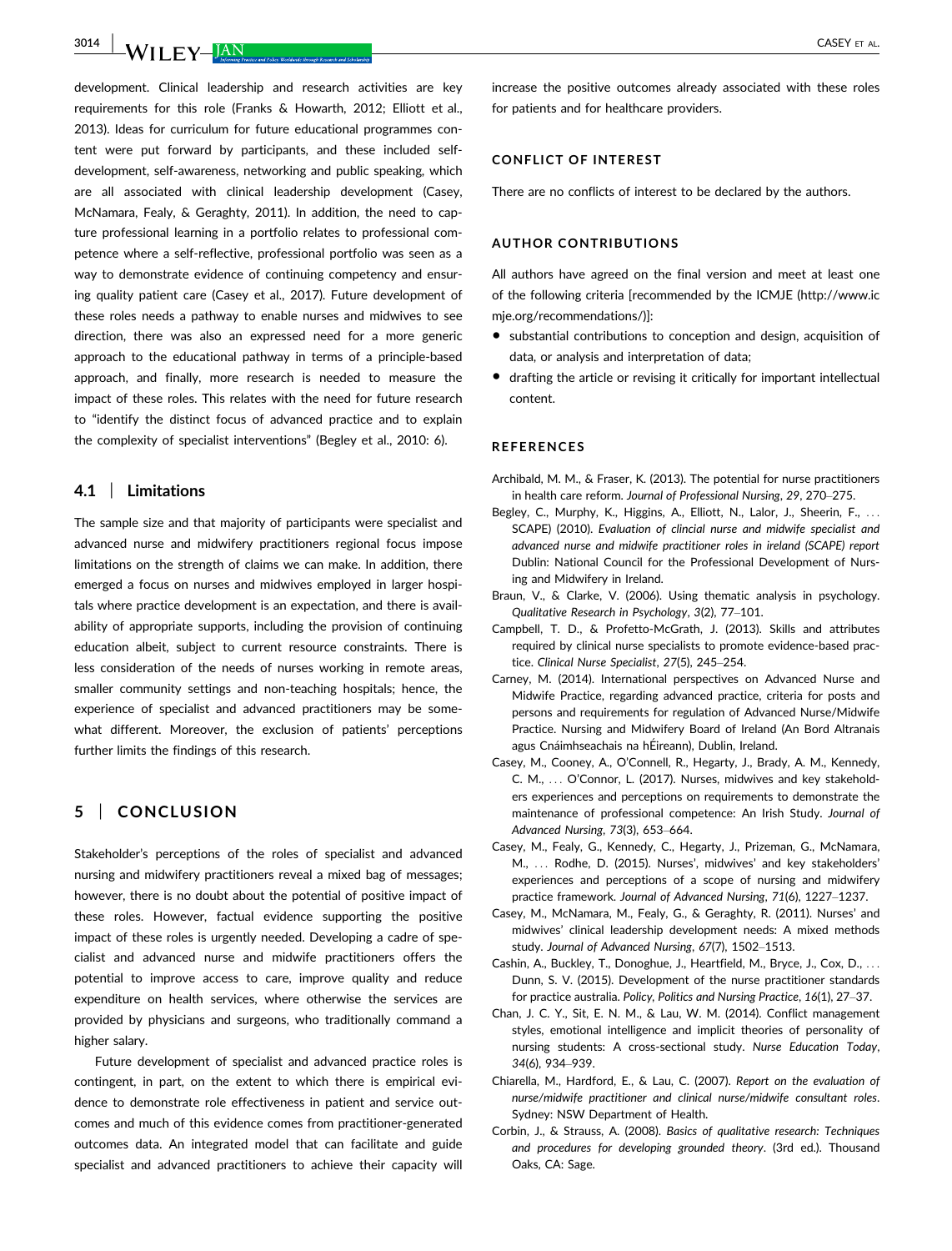- Cronenwett, L., Dracup, K., Grey, M., McCauley, L., Meleis, A., & Salmon, M. (2011). The doctor of nursing practice: A national workforce perspective. Nursing Outlook, 59(1), 9–17.
- Daly, W., & Carnwell, R. (2003). Nursing roles and levels of practice: A framework for differentiating between elementary, specialist and advanced nursing practice. Journal of Clinical Nursing, 12(2), 158–167.
- Draye, M. A., Acker, M., & Zimmer, P. A. (2006). The practice doctorate in nursing: Approaches to transform nurse practitioner education and practice. Nursing Outlook, 54(3), 123–129.
- Elliott, N., Higgins, A., Begley, C., Lalor, J., Sheerin, F., Coyne, I., & Murphy, K. (2013). The identification of clinical and professional leadership activities of advanced practitioners: Findings from the specialist clinical and advanced practitioner evaluation study in Ireland. Journal of Advanced Nursing, 69(5), 1037–1050.
- Flynn, R., Scott, S., Rotter, T., & Hartfield, D. (2017). The potential for nurses to contribute to and lead improvement science in health care. Journal of Advanced Nursing, 73(1), 97–107.
- Foster, J., & Flanders, S. (2014). Challenges in clinical nurse specialist education and practice. Online Journal of Issues in Nursing, 19(2), 10913734.
- Franks, H., & Howarth, M. (2012). Being an effective nurse consultant in the English National Health Service: What does it take? A study of consultants specializing in safeguarding Journal of Nursing Management, 20, 847–857.
- Gardner, G., Gardner, A., & Proctor, M. (2004). Nurse practitioner education: A research-based curriculum structure. Journal of Advanced Nursing, 47(2), 143–152.
- Gerrish, K., McDonnell, A., & Kennedy, F. (2013). The development of a framework for evaluating the impact of nurse consultant roles in the UK. Journal of Advanced Nursing, 69(10), 2295–2308.
- Gerrish, K., Nolan, M., McDonnell, A., Tod, A., Kirshbaum, M., & Guillaume, L. (2012). Factors influencing advanced practice nurses' ability to promote evidence-based practice among frontline nurses worldviews evidence based. Nursing, 9(1), 30–39.
- Heale, R., & Buckley, R. (2015). An international perspective of advanced practice nursing regulation. International Nursing Review, 62(3), 421– 429.
- Hennink, M. M. (2007). International focus group research: A handbook for the health and social sciences. Cambridge: Cambridge University Press.
- Higgins, A., Begley, C., Lalor, J., Coyne, I., Murphy, K., & Elliott, N. (2015). Factors influencing advanced practitioners' ability to enact leadership: A case study within Irish healthcare. Journal of Nursing Management, 22, 894–905.
- Jokiniemi, K., Pietila, A.-M., Kylma, J., & Haatainen, K. (2012). Advanced nursing roles: A systematic review. Nursing & Health Sciences, 14, 421–431.
- Karnick, P. M. (2011). Theory and advanced practice nursing. Nursing Science Quarterly, 24(2), 118–119.
- Kennedy, F., McDonnell, A., Gerrish, K., Howarth, A., Pollard, C., & Redman, J. (2012). Evaluation of the impact of nurse consultant roles in the United Kingdom: A mixed method systematic literature review. Journal of Advanced Nursing, 68(4), 721–742.
- McArthur, D. B. (2013). The journey to the doctor of nursing practice degree. In K. Moran, R. Burson & D. Conrad (Eds.), The doctor of nursing practice scholarly project.(pp. 287–297). Burlington, MA: Jones & Bartlett Learning.
- McDonnell, M., O'Brannagain, D., & McGuigan, E. (2008). Development of Advanced Nurse Practitioner model for specialist pallative care HSE Dublin North-East for the three local health offices of Louth, Meath, Cavan/Monaghan and hospital network 3. Ireland: Health service Executive North East: Drogheda.
- McKenna, L., Halcomb, E., Lane, R., Zwar, N., & Russell, G. (2015). An investigation of barriers and enablers to advanced nursing roles in Australian general practice. Collegian, 22, 183–189.
- Nardi, D. A. (2014). Global trends and issues in APN practice: Engage in the change. Professional Nursing, 30(3), 228–232.
- National Council for the Professional Development of Nursing and Midwifery. (2004). Framework for the establishment of clinical nurse/midwife specialist posts (2nd ed). Dublin: NCNM.
- National Council for the Professional Development of Nursing and Midwifery (NCNM). (2005). An evaluation of the effectiveness of the role of the advanced nurse practitioner (2nd ed). Dublin: NCNM.
- O' Leary, D., Casey, M., O' Connor, L., Stokes, D., Fealy, G., O' Brien, D., Smith, R., McNamara, M., & Egan, C. (2017). Using rapid reviews in nursing and midwifery research: An example from a study commissioned to inform policy-making. Journal of Advanced Nursing, 10, 03:10PM EST | <https://doi.org/10.1111/jan.13231>
- O'Baugh, J., Wilkes, L. M., Vaughan, K., & O'Donohue, R. (2007). The role and scope of the clinical nurse consultant in Wentworth area health service, New South Wales, Australia. Journal of Nursing Management, 15(1), 12–21.
- Owen, S. (2001). The practical, methodological and ethical dilemmas of conducting focus groups with vulnerable clients. Journal of Advanced Nursing, 36(5), 652–658.
- Parahoo, K. (2014). Nursing research: Principles, process and issues (3rd ed.). Basingstoke: Palgrave Macmillan.
- Poghosyan, L., Nannini, A., Smaldone, A., Clarke, S., O'Rourke, N. C., Rosato., B. G., & Berkowitz, B. (2013). Revisiting scope of practice facilitators and barriers for primary care nurse practitioners: A qualitative investigation. Policy, Politics, & Nursing Practice, 14, (1), 6–15.
- Portoghese, I., Galletta, M., Battistelli, A., & Allegrini, E. (2012). Changerelated expectations and commitment to change of nurses: The role of leadership and communication. Journal of Nursing Management, 20 (5), 582–591.
- Pulcini, J., Jelic, M., Gul, R., & Loke, A. Y. (2010). An International survey on advanced nursing practice, nursing education, practice and regulation. Journal of Nursing Scholarship, 42(1), 31–39.
- Royal College of Surgeons Ireland (2010). Evaluation of the role of the clinical nurse specialist in cancer care report. Dublin: RCSI.
- Saldana, J. (2009). The coding manual for qualitaitve researchers. London: Sage.
- Silverman, D. (Ed.) (2006). Qualitative research: Theory method and practice. London: Sage.
- Stasa, H., Cashin, A., Buckley, T., & Donoghue, J. (2014). Advancing advanced practice: Clarifying the conceptual confusion. Nurse Education Today, 34(2), 356–361.
- Stewart, D. W., Shamdasani, P. N., & Rook, D. W. (2007). Focus groups: Theory and practice (2nd ed.). Thousand Oaks, CA: Sage.
- Wilkes, L., Luck, L., & O' Baugh, J. (2015). The role of a clinical nurse consultant in an Australian health district: A quantitative survey. BMC Nursing, 14(25),<https://doi.org/10.1186/s12912-015-0075-9>

#### SUPPORTING INFORMATION

Additional Supporting Information may be found online in the supporting information tab for this article.

How to cite this article: Casey M, O'Connor L, Nicholson E, et al. The perceptions of key stakeholders of the roles of specialist and advanced nursing and midwifery practitioners. J Adv Nurs. 2017;73:3007–3016. [https://doi.org/](https://doi.org/10.1111/jan.13359) [10.1111/jan.13359](https://doi.org/10.1111/jan.13359)